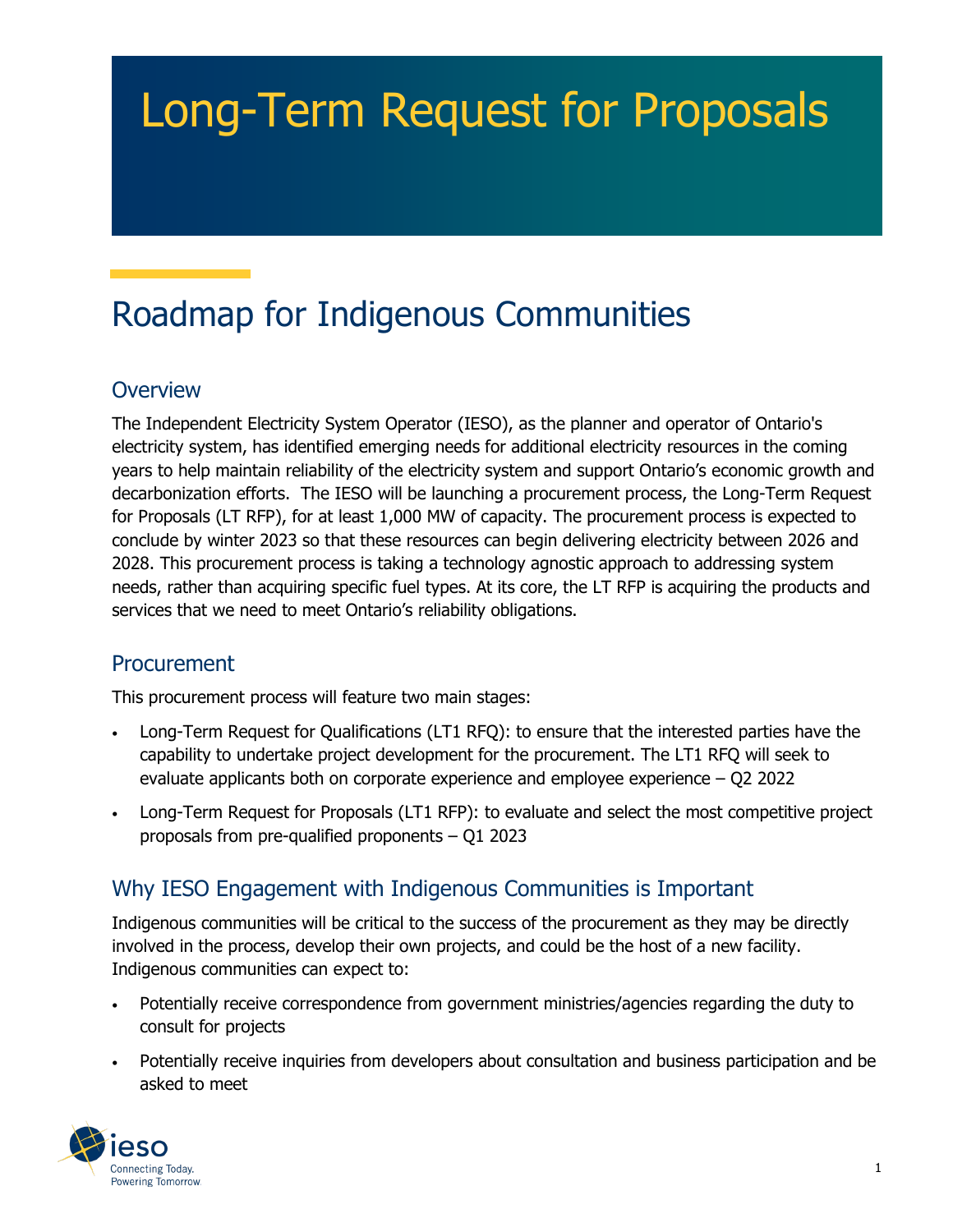- Be asked to host community meetings with project developers
- Receive inquiries from community members
- Receive information from the IESO to understand the process, their role, timelines, and opportunities for input in procurement design

## Engaging with Indigenous Communities

In addition to engaging regularly with energy sector participants, the success of the LT RFP will depend on outreach, engagement, and information sharing by the IESO to groups and communities outside the energy sector. Indigenous communities can expect to be engaged throughout this initiative in the following three phases:

- Phase  $1$  Informing (awareness building) April 2022
- Phase 2 Engage (engagement/feedback) April to Aug 2022
- Phase 3 Support (in RFP process/developer inquiries) August 2022 to January 2023

Phase 1 – Inform (April 2022)

During the inform stage, the IESO will provide Indigenous communities with information about:

- emerging local and provincial electricity needs
- the LT-RFP process and the potential for projects involving Indigenous communities

Indigenous communities will also be asked to provide their initial perspectives to inform the RFP engagement.

#### Phase 2: Engage (April to August 2022)

During the engage stage, the IESO will ensure that Indigenous communities are aware of how and when to participate in the procurement process. The IESO will seek input on:

- The design of the procurement process
- Information or support Indigenous communities may need through different stages of the RFP process
- Ways to streamline requests/enquiries for Indigenous communities with multiple projects/developers